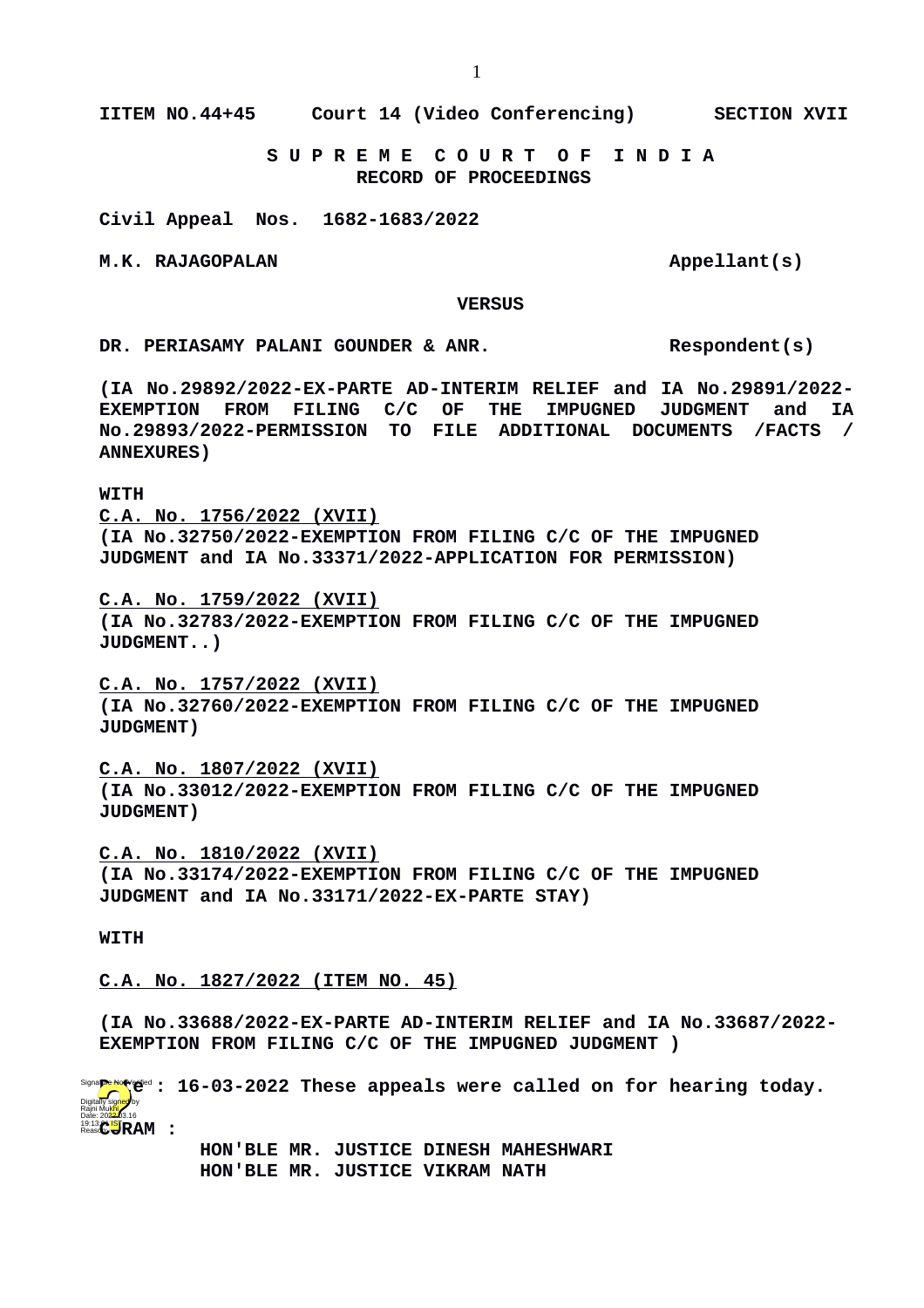**For Parties Mr. Tushar Mehta, SG Mr. Sanjay Kapur, AOR Ms. Megha Karnwal, Adv. Mr. Arjun Bhatia, Adv. Mr. Lalit Rajput, Adv. Mr. Vijay Narayan, Sr. Adv. Mr. T. Ravichandran, Adv. Ms. Niveditha, Adv. Ms. Samyuktha, J., Adv. Mr. K.V. Mohan, AOR Mr. K.V. Balakrishnan, Adv. Dr. A. M. Singhvi, Sr. Adv. Mr. C. Aryama Sundaram, Sr. Adv. Mr. Jaideep Gupta, Sr. Adv. Mr. Devashish Bharuka, AOR Ms. Sarvshree, Adv. Mr. Justine George, Adv. Mr. Azeem Samuel, Adv. Mr. Dhruv Mehta, Sr. Adv. Mr. Balaji Srinivasan, AOR Mr. Avinash Krishnan Ravi, Adv. Ms. Pallavi Sengupta, Adv. Ms. Garima Jain, Adv. Ms. Aakriti Priya, Adv. Ms. Lakshmi Rao, Adv. Mr. Prateek Yadav, Adv. Mr. Mohammed Shahrukh, Adv. Ms. Haripriya Padmanabhan, Adv. Mr. V. Shyamohan, Adv. Mr. R. Udhayakumar, Adv. Mr. Surya Prakash, Adv. Mr. Ashkrit Tiwari, Adv. Ms. Ishita Chowdhury, Adv. For M/S KMNP LAW, AOR Mr. Mukul Rohatgi, Sr. Adv. Mr. P. H. Arvindh Pandian, Sr. Adv. Mr. Goutham Shivshankar, AOR Mr. K. Surendar, Adv. Mr. K.V. Viswanathan, Sr. Adv. Mr. Shreeyash U. Lalit, Adv. Mr. K. Surendar, Adv. Ms. Raveena Lalit, Adv. Mr. Sourabh Tandon, Adv. Ms. Pragya Baghel, AOR. Mr. Rakesh Dwivedi, Sr. Adv. Mr. Varghese Thomas, Adv.**